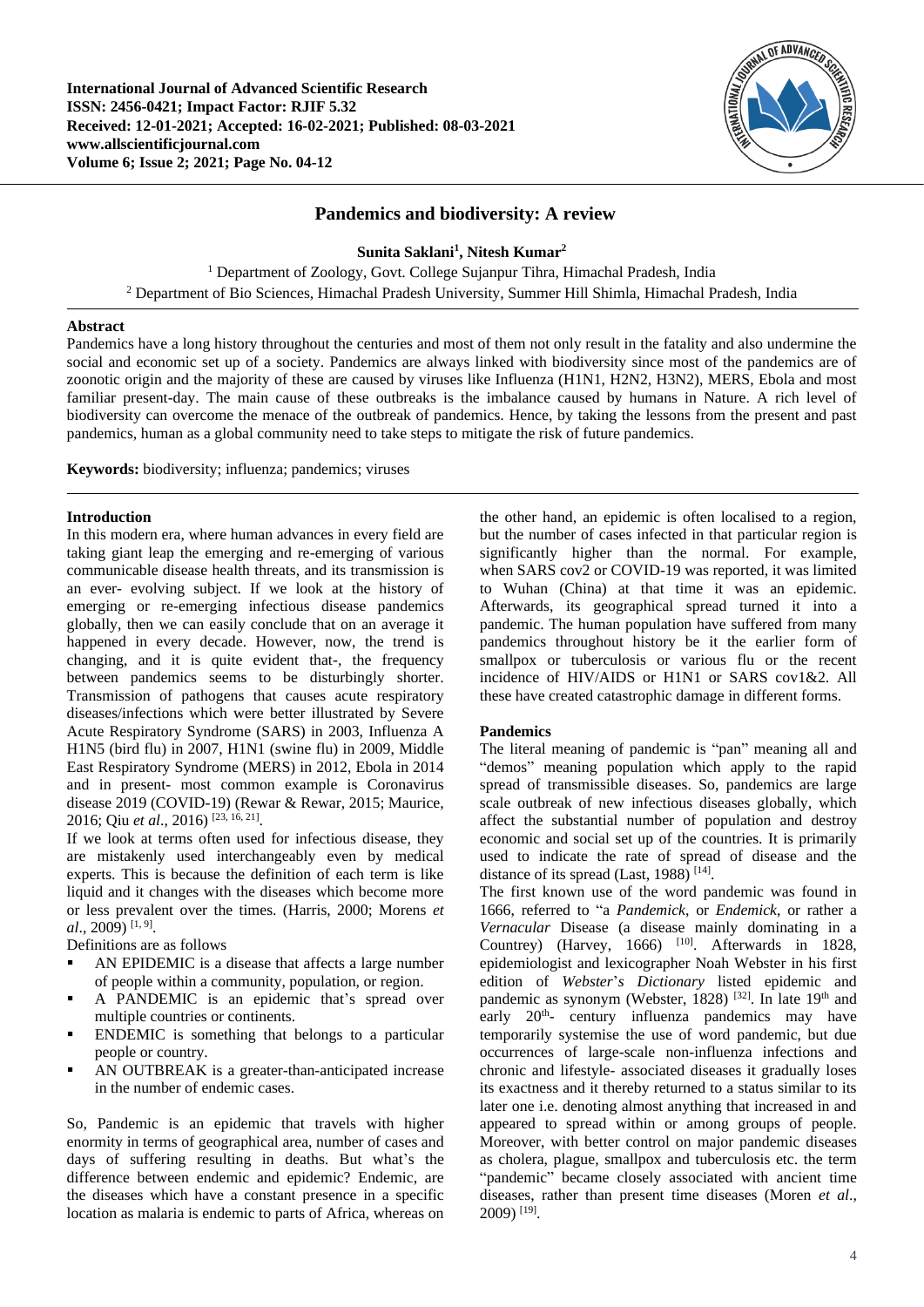In the past 5-6 decades, the origin of 335 emerging infectious diseases was reported globally. Most recent epidemics are primarily zoonotic originating in wildlife populations. Bacterial pathogens have also increasingly of concern due to antibiotic resistance especially in the developing world (Jones *et al*., 2008; Allen *et al*., 2015) [13, 2]. But still many medical texts have not even defined the term pandemic. Thus, the distinction between the words "pandemic, " and "epidemic, " is regularly blurred and often used interchangeably in various social and medical contexts. Hence there is a natural to and fro between them, as treatments become available and measures for control are put in place or as flare-ups occur and disease begins to spread.

It is very difficult to analyse diffusion patterns of pandemics, as it depends upon various factors which include place-specific public health responses, social interactions among people, travel patterns within cities and across countries, the natural and built environments, and characteristics of the pathogens themselves

# **Characteristics features of Pandemic**

There are various widely accepted definitions of the pandemic and this term refers to the numbers of diseases having different etiology and epidemiologic features (Moren *et al*., 2009) [19] It is more appropriate to consider those features in pandemics which are invariable and present in most the diseases. The Characteristic important features of the pandemics are: Wide geographical Extension, Involvement of large population, Novelty, Contagiousness, Severity etc.

- Wide Spread Extension of the disease- Term pandemic refers almost to every disease which spread to a large geographical area. Example- SARAS cov-2 novel corona virus disease or COVID-19 spread over 213 countries around the world and the whole world in the grip of this new Pandemic, SARS cov-1 (Severe Acute Respiratory Syndrome) in 2003 affected 26 countries, Swine flu pandemic caused by H1N1 in2009, HIV pandemic in 1981 and Spanish flu pandemics in 1918 etc.
- Involvement of a large number of population-Pandemics always involves a large number of population. As SARAS cov-2 virus infected 8,406,195 peoples and causalities are 451,387 around the globe till 17 June 2020, these figures are expected to rise remarkably in the near future. SARAS cov-1 outbreak of 2003 infected about 10,000 people and 2009 swine flu pandemic involve 491,382 cases. The largest number of the population infected by any pandemic till date is 1918 Spanish flu, which has about 500 million cases and was deadliest Pandemic (Taubenberger *et al*., 2006; Johnson, 2002) [2] .
- Novelty- Pandemics are usually new diseases or at least it is caused by new strains of existing pathogens and the vast majority of the population have no immune protection against it which allow it to become a global outbreak. Pandemics are uncommon but some of them may repeatedly occur i.e. cholera, tuberculosis and influenza with an antigenic shift etc.
- Contagiousness- Contagious diseases are those diseases which spread from one person to another person through direct or indirect contact. Direct contact includes touching an infected person bearing the

infections whereas indirect contacts are touching a contaminated object, inhaling droplets of coughing and sneezing droplets of an infected person. Most of the pandemics are contagiously transmitted from person to person.

Severity- Generally severity of any diseases not considered as criteria to include it in pandemics (Shope, 1958) [25]. But it mostly applied to deadly or fatal disease which causes large number of causalities. Examples are Spanish flu, Black Death, HIV/ AIDS and SARAS. Sometimes diseases which cause mild severity may be called as Pandemic, when they exhibit widespread and recurrent spread; an example is AHC (Acute Hemorrhagic Conjunctivitis) of 1981.

# **World Profile of Pandemics**

According to WHO, 137 million people living in urban areas simply not able to get safe drinking water and over 600 million lack basic sanitation facilities. The UN predicts that the urban population across the globe will double to over six billion by 2050 and this increase in density will be more prominent in Low and Middle-income countries. As the rate of transmission of respiratory and faecal-oral pathogens like Mycobacterium tuberculosis, influenza, cholera, rotavirus, hel-minths etc is related to population density. So we easily sense the health havoc (Alirol *et al*.,  $2010$ ) <sup>[1]</sup>

Overpopulation, poverty and malnutrition are the primary factors which contribute to the severity and extension of any epidemic and Pandemic and in the present scenario if we link these factors with global warming, environmental degradation, habitat destruction, and increased human/host/reservoir interaction than the range and gravity of any future pandemic will be exponential. So especially in Low and Middle-income countries these conditions can serve as the breeding grounds for future Pandemics. For example, in Metro Manila, the most densely populated city in the world, approximately six million people live in slums with no piped water or toilets. (Alirol *et al*., 2010: Allen *et al*., 2015) [1, 2] .

Pandemics have a heavy socio-economic impact, contributing significantly to enduring poverty in certain countries or in some specific geographic regions. The World Bank estimated that the economic burden of main zoonotic origin diseases from 1997-2009 amounted to US\$80 billion over these past12 years (World Bank, 2012). Recent outbreaks of COVID-19 Pandemic, around the world are so catastrophic that, it drastically hit the countries GDPs of developed and developing world, so we have renewed interest in the study of its roll-out, in the properties of Pandemic and to have a view to lessening their impacts. Some of the Pandemic which spread havoc around the world are discussed below.

Spanish flu- In history, Influenza pandemics are recurring events with negligible predictability and severe consequences on societies worldwide. The "Spanish Influenza" (1918) was the most devastating, with a mortality toll of 20 to 50 million globally. The H1N1 family member of influenza virus was responsible for its emergence in the early months of 1918. The second and severe wave of the disease spread all across the world, leaving no major human settlements untouched during the autumn of 1918. If we count the total toll in terms of mortality the focal point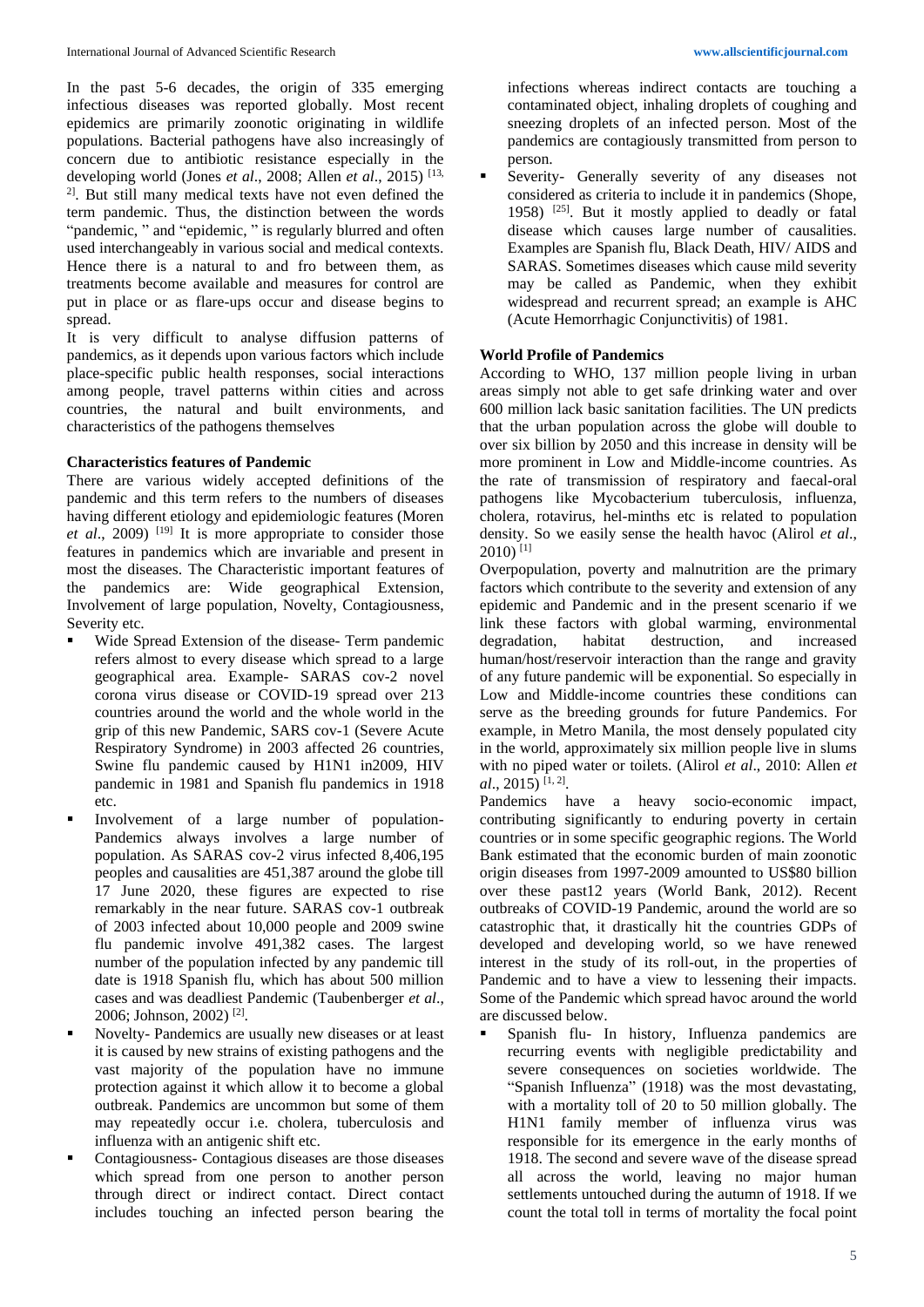was India, with an estimated deaths of 10 to 20 million (Johnson, 2002; Mayor, 2000)<sup>[2, 17]</sup>.

Avian influenza- In 1997, an avian influenza A virus of subtype H5N1was first reported in Hong Kong SAR, China. The primary risk factor for a human to be infected with H5N1 infection is direct contact or exposure to infected poultry. However, the virus remains challenging to transmit to humans its widespread re-emergence found in 2003-2004, which results in millions of poultry infections and over four hundred human cases. Presently, the virus is now entrenched in domestic birds in several countries, so

controlling H5N1 among poultry is essential in reducing the risk of human and reducing the risk of any outbreak (WHO, 2017)<sup>[33]</sup>.

Influenza A- In early 2009, a new A  $(H1N1)$  pdm09 virus subtype of zoonotic origin was first isolated from humans in Mexico, in April 2009 it was found the United States of America. In June 2009, WHO declared it the first influenza pandemic of the 21st Century. Within a few weeks, the virus had spread rapidly, and there was sustained human-to-human transmission worldwide.

| Pandemic year of<br>emergence and<br>common name | Area of<br>emergence | Influenza A virus<br>subtype | <b>Estimated</b><br>reproductive no. | <b>Estimated case</b><br>fatality rate | <b>Estimated attributable</b><br>excess mortality<br>worldwide | Age groups<br>most<br>affected |
|--------------------------------------------------|----------------------|------------------------------|--------------------------------------|----------------------------------------|----------------------------------------------------------------|--------------------------------|
| 1918-1919<br>"Spanish Flu"                       | Unclear              | $H1N1$ (unknown)             | $1.5 - 1.8$                          | $2 - 3\%$                              | $20 - 50$<br>million                                           | Young<br>Adults                |
| 1957-1958<br>"Asian Flu"                         | Southern<br>China    | $H2N2$ (avian)               | 1.5                                  | $< 0.2\%$                              | 1-4 million                                                    | All age<br>Groups              |
| 1968-1969<br>"Hong Kong Flu"                     | Southern<br>China    | H3N2 (avian)                 | $1.3 - 1.6$                          | $< 0.2\%$                              | 1-4 million                                                    | All age<br>groups              |
| 2009 -2010 "influenzal<br>А                      | North<br>America     | H1N1 (swine)                 | $1.1 - 1.8$                          | 0.02%                                  | 100 000-400 000                                                | Children and<br>young adults   |

| <b>Table 1:</b> List of some Influenza flu pandemics (Source: WHO, 2017) |
|--------------------------------------------------------------------------|
|--------------------------------------------------------------------------|

- Acute hemorrhagic conjunctivitis (AHC)- About more than five decades ago, a new clinical entity- Enteroviral Conjunctivitis was first recognised, which has two major genetically distinguished etiological agents i.e. entero virus 70 (EV70) and coxsackievirus A24v variant (CA24v) although the diseases they cause are clinically indistinguishable and constitute the AHC syndrome. EV70 infection first appeared in West Africa in 1969 and in next few years observed from the Eastern Hemisphere, which progress further in the second Pandemic to various parts of the Western Hemisphere in 1980 and (CA24v) were first recognised in 1970 in Singapore, and have been localised mainly in Southeast Asia and India. Today both causative agents spread almost all over the world. Several AHC outbreaks had primarily emerged in Africa which swiftly sailed all along with the coastal areas of East, West and North Africa. By 1971 it was in India, Southeast Asia, and Japan. Tens of millions of people were affected during the Pandemic. This contagious disease, generally affect the eye, EV70 spread swiftly in crowded and unhygienic conditions; particularly warm, humid, coastal climates are beneficial for its transmission. Spread within a family or home is most common. Some localised outbreaks, especially in developed countries, have centred around eye clinics (Melnick, 1989).
	- COVID-19- Corona viruses are a large family of viruses circulate among animals, with no negative effects to us. They can also be found in humans, where they can cause illnesses ranging from the common cold to more serious diseases as MERS (Middle East respiratory syndrome) and SARS (severe acute respiratory syndrome)(Wang *et al*. 2020). Such an outbreak among humans of viruses previously circulating only in the animal world is a phenomenon known as spillover (Thompson, 2013). In December

2019, a novel corona-virus was detected in the Chinese city of Wuhan, which is thought to be originated because of spillover and referred as SARS-CoV-2 by International Committee on Taxonomy of Viruses and World Health Organization has given the disease the official name CoVID-19 (Corona VIrus Disease-2019). Viruses can be classified as DNA or RNA viruses, depending upon what type of genetic material they carried. These DNA or RNA viruses can have doubleor single-strand nucleic acids. SARS-CoV-2 is an RNA virus, it is one of the 158 viruses known to infect humans; other dangerous RNA viruses are HIV, SARS, Hendra, Nipah and MERS. SARS-CoV-2 estimated incubation period is 2-14 days and could be longer, it primarily causes mild, non-specific symptoms like cough, fever, tiredness, muscle pain and difficulty in breathing whereas, in serious cases it can develop severe pneumonia, acute respiratory distress syndrome and kidney failure, sepsis and septic shock that can lead to death (Wang *et al*. 2020). This virus highly infectious it spreads through respiratory droplets and within short span of time it spread immensely within China from Wuhan and then outside the country. At the end of January, sensing the severity of spread WHO declared a public health emergency of international concern but by the time it had already traveled all major countries of Europe, North and South America, Asia and Africa around the world. Presently, there is no vaccine to prevent this pandemic disease, and no cure has yet been found. So, the WHO outlines the measures required to deal with the current crisis, in its strategic preparedness and response plan. At the moment, the novel corona virus pandemic is ongoing and it will be so early to analyse its impact but it to be sure that human race had not seen a pandemic of such scale and with of such a devastating magnitude in term of socioeconomic impact. Moreover in post-pandemic period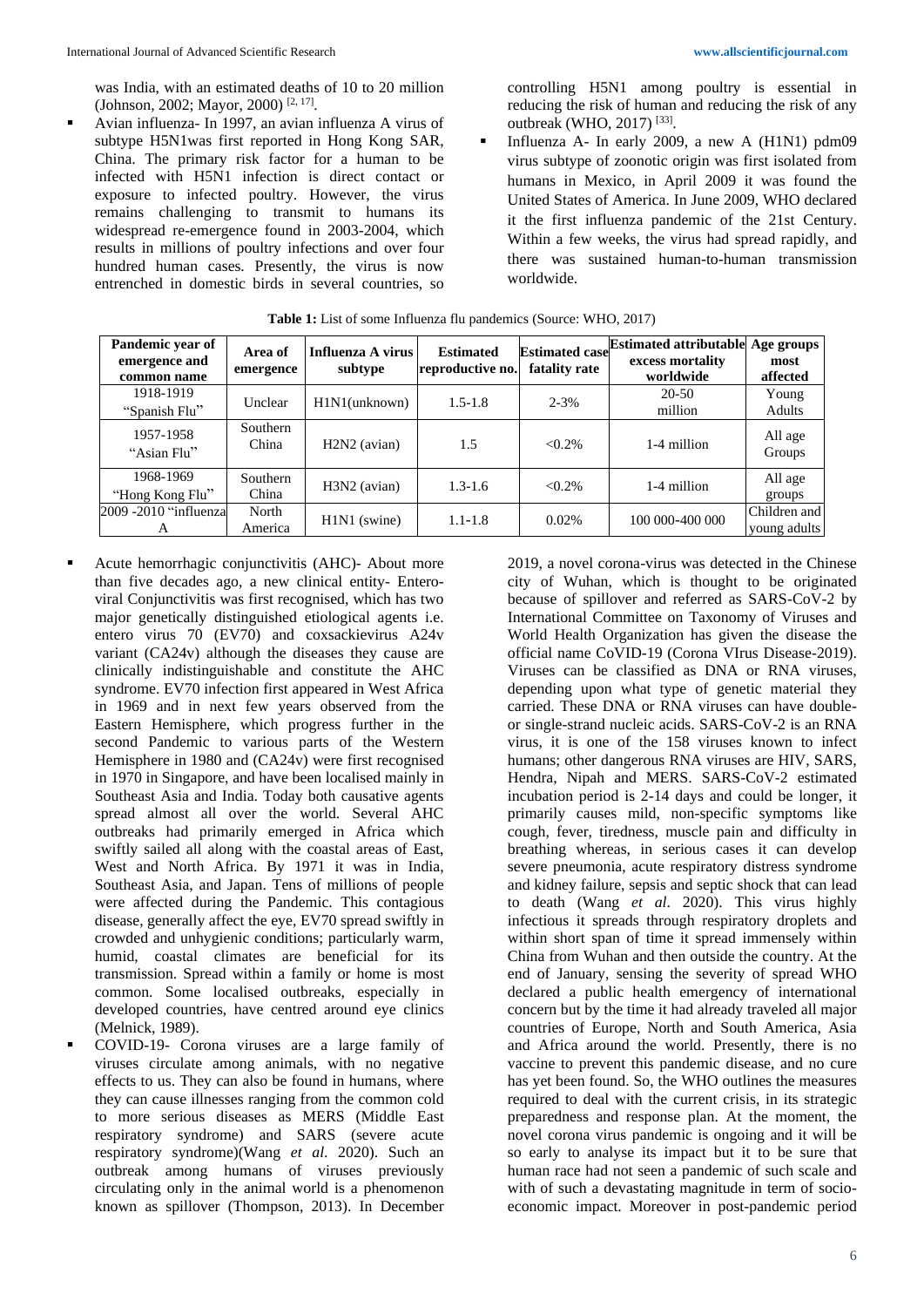economies will suffer from unemployment, poverty, lower consumption, fewer tourists and recession in retail, hospitality and entertainment sectors.

#### **India**'**s profile of Pandemic**

Overpopulation and poverty are the primary contributing factors that brought epidemic or pandemic and are strongly linked with weak, malnourished populations which serve as the breeding grounds for different pandemics. Over the centuries Indian subcontinent is home for a large chunk of the world population and over the time suffered from various epidemic or pandemics. Few of them are discussed below.

- Smallpox-It was a highly contagious, defacing and often deadly disease of the 18th and19th centuries. During this period, it accounts for nearly a third of all deaths of which nearly 85-90% of the deaths occurred in infants and children. It was endemic in India with characteristic epidemic spells ranging from 4-7 years. Although vaccination was introduced in India by the British in 1802, its propulsion was very slow and so were the results. Due to its infectious Nature, it blazes up in between many time and in the late 1950s and claimed over 150,000 lives (Gupte, 2001) [8]. The final eradication of smallpox came about, with the last case recorded in Assam in 1975, through the adoption of a revised strategy of re-vaccination, isolation of infected individuals and improved level of primary infant vaccination.
- Plague- India has a history of several epidemics of plague, which were reported since Biblical and Puranic times. Several outbreaks of plague were seen across India from 1031-32 to 1812-21(the Pali plague). In 1895-96, the major cities of India i.e. Calcutta and Bombay was caught in the major Pandemic and being sea ports cities they were believed to have provided the portals of entry for the infection from where it spread to other parts of the country. The Pandemic reached its peak in 1907 and thereafter continued till 1918 with the annual mortality totalling over 500,000 deaths between 1898 and 1908. Until the mid-1940s, it was considered a major public health problem but in subsequent years it become quieter due to massive scale spraying of DDT meant for malaria control. The last laboratoryconfirmed human cases in India were reported in 1966 from Karnataka (Gupte, 2001) [8]. India which was expected to be plague free but in 1994, 876 cases and 54 deaths of presumed plague was reported between August and October. The reported cases were from Maharashtra (596), Gujarat (151), Delhi (68), Karnataka (50), Uttar Pradesh (10) and Madhya Pradesh (12). Out of the 54 fatal cases, 52 were reported from Gujarat, one from Delhi and Karnataka each (WHO 1999)  $[34]$ . None of the clinical, epidemiological as well as microbiological/serological results were found to have definite evidence to substantiate the diagnosis of plague (Sathe and Sathe, 1997) [24]. Such contentious pieces of evidence strengthen the importance of installing an effective and efficient disease surveillance system in the country which enable and ensures quick identification of outbreaks and their containment.

**Table 2:** Plague in India. Source: Nath (1998).

| Period    | Total deaths due to plague | Percentage of total deaths |
|-----------|----------------------------|----------------------------|
| 1898-1908 | 6,032,693                  | 4.32                       |
| 1909-1918 | 4,221,529                  | 2.32                       |
| 1919-1928 | 1,762,718                  | 1.34                       |
| 1929-1938 | 422,880                    | 0.33                       |
| 1939-1948 | 368,596                    | 0.21                       |
| 1949-1958 | 59,059                     | 0.55                       |
| 1959-1966 | 211                        |                            |
| 1994      | 54                         |                            |

- **HIV-** AIDS as a dreadful disease is among the new infectious diseases which spread over the past few decades and caused much havoc in the world which draw the attention, ever since it was reported. In India the first case of HIV/AIDS was reported in commercial sex workers from Chennai in April, 1986. There are about 36 million people affected with HIV/AIDS up to 2000 in India (UNAIDS/UNICEF, 2000). Gujarat, Goa and Haryana have concentrated cases of HIV, where less than 1% of those women engaged in antenatal clinics and more than 5% in STD clinics. Whereas in states like Andhra Pradesh, Tamil Nadu, Maharashtra, Karnataka, Manipur, and Nagaland have the generalise population of HIV infection. Most of the confirmed cases of the HIV occurs in sexually active along with economically productive age groups between 18-40, with 50% below 25 age and 21% are women (Gupte,  $2001$ ) <sup>[8]</sup> In addition to the high levels of morbidity and mortality, in more than 30 years, HIV/AIDS threaten to reverse much of the progress achieved in the health, social, demographic and economic sectors. In a country like India, within individual states, there is no single HIV epidemic but there are different localised focal epidemics. In the intravenous drug users (IDUs) spread of the epidemic could be explosive. HIV in men having sex with men may have varying intensity. Heterosexual transmission is the main mode of transmission in men and women with multiple partners involved in unprotected sex (Gupte, 2001)  $[8]$ . Presently, there are no clear indications regarding the size of the HIV epidemic in India. Experts believe that the epidemic is stabilises.
- **Tuberculosis:** Tuberculosis has been endemic to India from centuries and continues to pose a major public health problem. It is one of the infectious diseases among tuberculosis, malaria and diarrhoeal diseases, which once regarded as controlled but resurfaced with enormity. Even India bears nearly 25% of the global burden of tuberculosis (Ghai and Gupta 1999). The ICMR National Sample Survey in 1955-1958 as well as other subsequent studies, revealed that nearly 1.5% of the population suffers from radiologically active pulmonary tuberculosis, of which 25% are sputum positive. It is estimated that there are 14 million cases of active tuberculosis in the country. Of these 3.5 million are sputum positive and therefore infectious. It is further estimated that annually nearly 1.5 million to 2.2 million cases are added, of whom 20-25% are sputum positive (Gupte,  $2001$ )<sup>[8]</sup>. The incidence of tuberculosis may increase significantly with the HIV-TB co-infection. It is observed that in India nearly 60%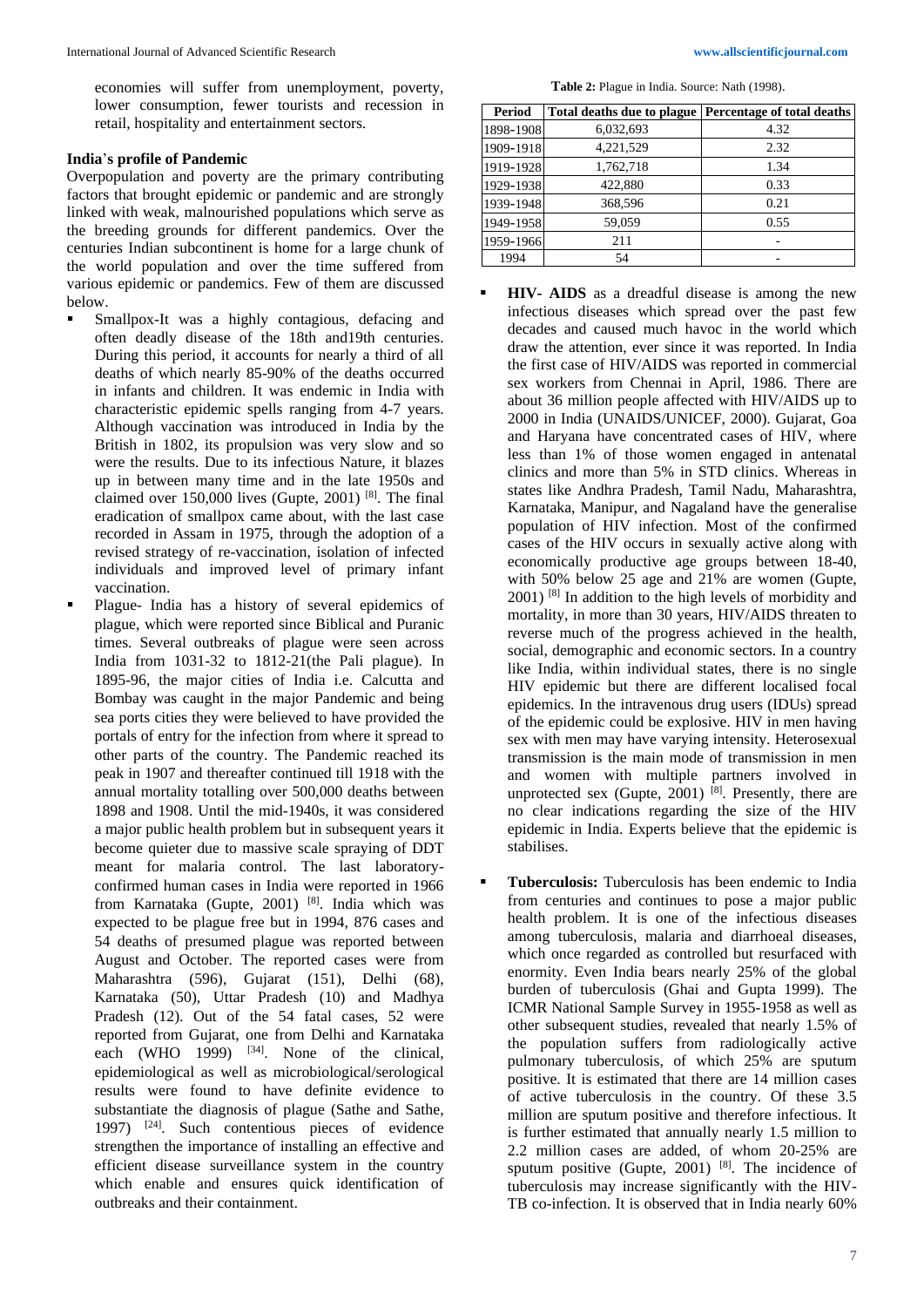of AIDS patients have evidence of active tuberculosis. Further, those infected with HIV have a 25 times greater risk of developing tuberculosis. This may be due to either new infection or revivify of prior tuberculosis infection in the HIV infected person (Chakraborty 1998)<sup>[5]</sup>.

Malaria: Malaria has been a major public health problem in our country for centuries. But, in the late 1940s spraying of DDT on an exploratory purpose, turns the coin in the history of malaria control and its elimination. At the time of introducing the National Malaria Control Programme in 1953, India had 75 million new cases and 0.8 million deaths annually. Under the national programme, remarkable success was achieved which raises the expectation of malaria elimination. So in 1958, National Malaria Control Programme transformed into an elimination Programme and within 5 to 7 years malaria was successfully controlled from nearly 3/4th of the country and occurrence rates fall from 75 million new cases in 1953 to 0.05 million cases in 1961 (Ghai and Gupta 1999). The reduction in malarial cases indicated that malaria could be controlled and was no longer considered a threat to public health.

### **Origin of Pandemic Virus**

Viral pathogens are of great anxiety due to their high rates of nucleotide substitution, poor mutation error-correction rate ability and capacity to quickly adapt to human hosts. The current outbreak of MERS-CoV, Ebola, H1N1, Makona variant (EBOV), SARS-CoV1 &2 have shown their fatality and potential as prominent future Pandemic (Allen, 2015) [2] [2]. These pandemic viruses have been reported to arise through by any one of the process, but due to gaps in the virological record, it has not been possible to determine precisely which of these processes have occurred.

- Genetic reassortment: a process in which a virus infects a host, it can mix its genetic heritage with that of other viruses present in the host (such as influenza viruses)
- Genetic mutation: a process in which genes in an animal virus change allowing the virus to infect and transmit easily in humans.
- **Combination of both.**

Example- Influenza B viruses responsible for human disease whereas, influenza A viruses are found in human, avian and some mammalian species. A pandemic occurs when influenza A virus to which most humans have little or no existing immunity acquires the ability to cause sustained human-to-human transmission leading to community-wide outbreaks. Such a virus has the potential to spread rapidly worldwide, causing a pandemic.

#### **Biodiversity**

Biodiversity is the richness of variety among living things i.e. in plants, animal, microorganism and in the ecosystem where they survive and give their contribution to the beauty of the Nature and its stability. It is also the measurement or documentation of various life forms present in an ecosystem or on earth.

Biodiversity can be divided into three main types:

Genetic diversity (i.e. diversity within species)

- Species diversity (between the species)
- Ecosystem diversity

There are about 2 million to  $10^{[12]}$  million species present on the earth recently out of which only 1.74 million have been described so far (Locey and Lennon, 2016) [15]. In another similar study approximately 1.9 million extant species are believed to described, of which about 20% considered as synonym by the scientists, therefore, reducing this value to about 1.5 million (Chapman, 2009) <sup>[6]</sup>. There are 17 megabiodiversity centres identified in 1998 by Conservation International (CI to promote awareness for biodiversity conservation in the world nation), the world that contained more than 70% of earth's biodiversity. India is one of the world's mega-diversity countries with tremendous biodiversity, which includes at genetic, species as well as the level of the ecosystem and is about 7% of world biodiversity. The number of plant species in India is estimated to be over 45523 which are 11.8% of the world's flora. The total number of animal species estimated is about 91307 which constitutes about 7.46% of world's fauna (Basavarajaih, 2018). This huge biodiversity of India is due to different landform, the climatic condition resulted in ranging habitat.

### **Importance of biodiversity**

Biodiversity is the heart of all life present on this earth. It fulfils all necessities of life required to sustain life on this planet. It plays an important role in the formation of the soil and also maintain its quality and therefore prevent soil erosion; Purify the air and thus maintain the air quality; maintain water quality; detoxification and decomposition of waste by decomposers i.e. about 130 billion metric tonnes are processed every year; It helps in crop production and pollination ; helps to reduce  $CO<sub>2</sub>$  in the atmosphere as the ocean, soil and vegetation act as a carbon sink: and provides food security( Rathore and Jasrai, 2013)<sup>[22]</sup>. All of these importances can be divided into ecological and economic importance of biodiversity.

All the species in an ecosystem provide or have its role for mankind by taking part in physiological processes. If the ecosystem is diverse it is better able to withstand the environmental stresses and is more productive.

# **Factors affecting the biodiversity**

Human beings have the environment through various development activities in the name of modern living. These developmental activities lead to Changed the biogeochemical cycles and causes the destruction of biological diversity. There is the number of factors which influence the biodiversity directly or indirectly like overexploitation, habitat destruction invasion of exotic species, climatic changes, soil degradation, pollution, infrastructural development, mining activities and stone crushing activities etc.

#### **Biodiversity and Ecosystem**

In ecosystems, biodiversity behaves like a controller of ecosystem processes, as a concluding ecosystem service, and as something of utility for humans. Therefore, ecosystem properties rely on biodiversity to a great extent for balancing the ecological functions of different organisms living inside the system and the spreading of those organisms all over the area. The more diverse ecosystem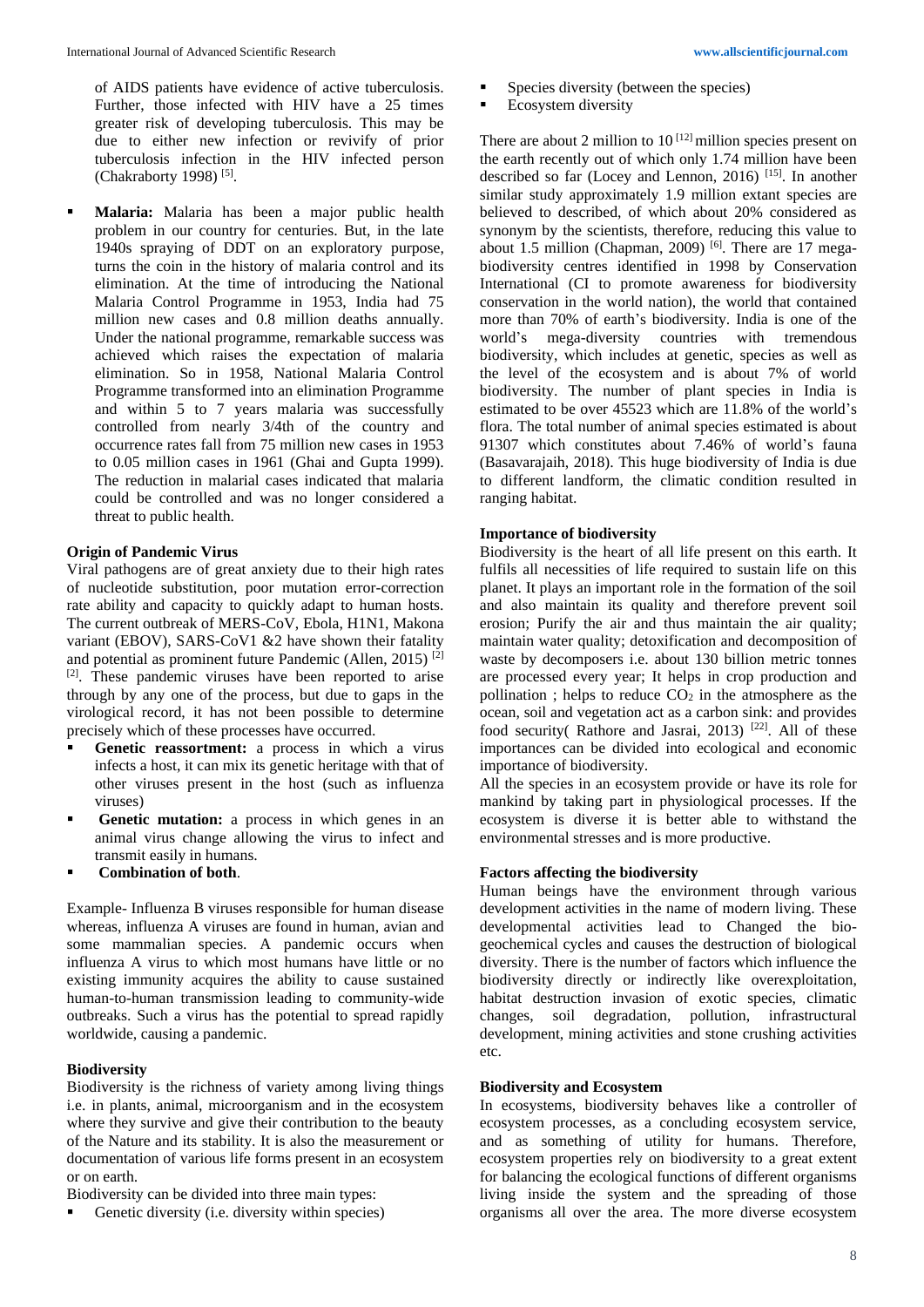can provides more economical important commodities to human kinds i.e. it acts as source material for breeding improved varieties; food supply to the human in the form of crops, livestock, forestry, fishes etc; source of medical drugs (i.e. quinine comes from Cincona tree, digitalis from foxglove plant, morphine from poppy plants etc). It also has an essential role in industries since the fibres obtained from plants are used in making cloths, woods for furniture. Other industrial articles include soil, dye, paper, rubbers waxes etc.

### **Ecosystem diversity can be characterised in three different ways**

- 1. By the number of different entities (eg. species richness);
- 2. By the relative abundance of various entities (eg. species evenness);
- 3. By the specific identities of other entities (community composition).

Although species can become extinct naturally due to human involvement, the rate of extinction has been increased by a factor of approximately 1,000-10,000 in ecosystems. The prominent factors behind the increased extinction rate are considered to be growth in human population and socio-economic development resulting in changes in land use, and therefore habitat fragmentation, overexploitation or destruction, pollution, biotic changes, the introduction of new species, and climate change occur. The worldwide extinction crisis has been reported by the scientific and intellectual community, and various plan of action has been formulated at various forums to revert these trends, with respect to human health also.

Besides this, invasive hosts and pathogens can leads to loss of biodiversity in natural ecosystems. Moreover, there are several studies which show that there is a direct relationship between biodiversity loss and reduction of ecosystem services (Balvanera *et al*., 2006; Thompson *et al.*, 2009) [3, 28] .

#### **Biodiversity and Human Health**

Biodiversity can be considered as a foundation for human health and happiness, as it underlines the functioning of the ecosystems on which we depend for our food, water, regulating climate, floods and diseases. Biodiversity has four major drivers of human health.

- Quality of life ( by securing life-sustaining goods and services)
- Medical and genetic resources (researching plants, animals or microorganisms for their beneficial properties and use them commercially and noncommercially)
- Ecosystem services (benefits that humans receive from

ecosystems)

Constraints on infectious diseases (high biodiversity decreases the spread of diseases, while decreasing biodiversity may accelerate the spread of disease to human populations). Therefore, biodiversity is considered to be critical.

The loss of habitats, invasion of exotic species, climatic changes, pollution, infrastructural development, mining activities modification of a natural parameter of environments, and decline in biodiversity are all factors in the spread of different infectious diseases (WWF, 2020)<sup>[35]</sup>. This can happen through various mechanisms:

- Increased breeding sites for disease vectors, such as irrigation channels and dams where mosquitoes proliferate.
- Widespread wet market around the world.
- Increased spread of host species due to habitat loss.
- Keeping wild species captive with domestic animals.
- The Shift of pathogens from one species to another different species.
- Dropping in number of predatory species.
- Overuse, poor infection control and absence of new medicines-induced genetic changes in disease vectors or pathogens which leads to development of resistance to available treatments.

Over the decades, scientific studies helps us to understand various phenomena but still our understanding of different interactions between ecosystem change, disease spread, regulation among human being is limited.

### **Biodiversity and Pandemics**

Tropical forests are closed-canopy forests, housed in the area between tropic of cancer and tropic of Capricorn, this area, in particular accommodates millions of species, many of which are largely still unknown to researchers. Beside numerous bird and mammal species (often used as proxies for overall biodiversity) they are home to countless viruses, bacteria, fungi and parasites. Most of them are harmless and cannot live outside their host, still some RNA viruses(e.g. HIV, SARS cov1&2, Ebola, West Nile Virus, Ebola, Makona variant (EBOV), MERS-CoV, H1N1, Hantavirus, type A influenza) in particular can quickly mutate and adapt to new conditions and new hosts which leads to numerous disease in human (Allen et. al., 2015)  $[2]$ . Therefore, biological diversity is also essential to explain the overall richness of many infectious endemic, epidemic and Pandemic diseases around the globe. The majority of these diseases are zoonotic, that is of wildlife origin, thus, signifies the importance of biodiversity (WWF, 2020)<sup>[35]</sup>.

**Table 3:** Emerging diseases and potential impact mechanisms of human activities related to ecological changes (source: WWF, 2020) [35]

| <b>Disease</b>         | <b>Geogrophical Distribution</b> | Case/vear       | <b>Emergence mechanism</b> | Anthropogenic drivers |
|------------------------|----------------------------------|-----------------|----------------------------|-----------------------|
| Malaria                | Tropical America, Asia, and      | 350 million     | Niche invasion; vector     | Deforestation; water  |
|                        | Africa)                          |                 | expansion                  | projects              |
| <b>Schistosomiasis</b> | America; Africa; Asia            | 120 million     | Intermediate               | Dam building:         |
|                        |                                  |                 | host expansion             | irrigation            |
| Dengue fever           | Tropical                         | 80 million      | Vector expansion           | Urbanisation; poor    |
|                        |                                  |                 |                            | housing conditions    |
| Rabies                 | Tropical                         | 35,000 (deaths) | Biodiversity loss, altered | Deforestation         |
|                        |                                  |                 | host Selection             | and mining            |
| Lyme disease           | North America and                | 23,763          | Depletion of predators;    | Habitat               |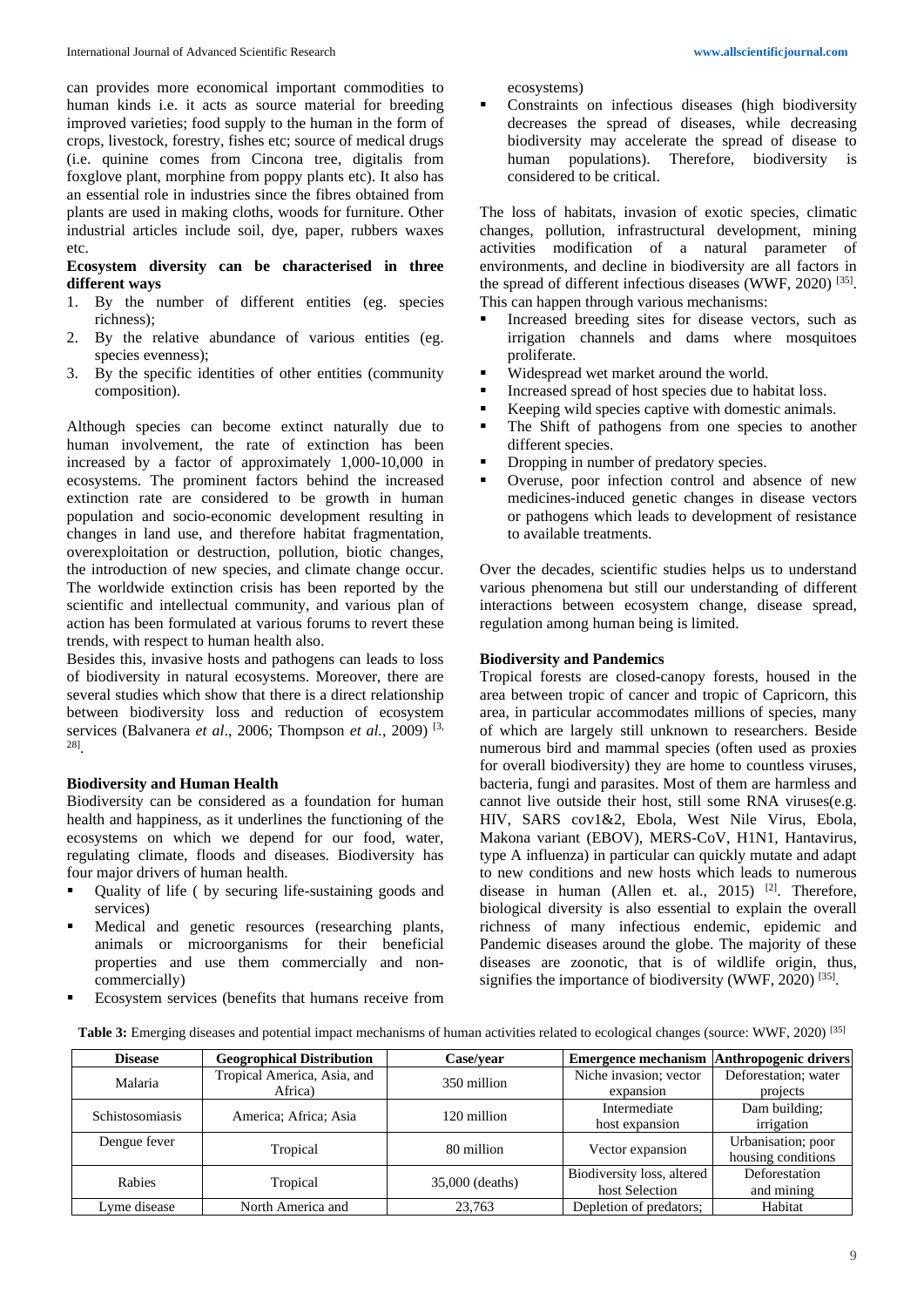|                                             | Europe            | (U.S. 2002)                  | biodiversity loss;                       | Fragmentation                                   |
|---------------------------------------------|-------------------|------------------------------|------------------------------------------|-------------------------------------------------|
|                                             |                   |                              | reservoir expansion                      |                                                 |
| West Nile virus and<br>other encephalitides | Americas; Eurasia | 5,483 (US average 2002-2004) | Niche invasion                           | International<br>travel; climate<br>variability |
| Ebola                                       | Africa            |                              | Forest encroachment:<br>bushmeat hunting | Forest encroachment                             |

Biodiversity can be related to lower pathogen transmission through a dilution effect, which may take place when one or more host species is added to a host community, it is associated as wasted transmissions, and thus leads to, reduction of pathogen persistence (Allen et. al., 2015)<sup>[2]</sup>.

- The initially proposed mechanism was a "direct dilution" effect'' which leads to successful off track of infective stages in wrong arthropod vectors (i.e. Lyme disease, West Nile fever). However, a recent analysis of data related to it, shows the varied connection between host biodiversity and disease, which suggests that, the disease risk is more likely a local phenomenon that relies on the specific composition of reservoir hosts and vectors, and their ecology, rather than patterns of species biodiversity. So, the anticipated connection between host diversity and parasite transmission may be quite complicated.
- Another proposed mechanisms for directly transmitted diseases, were "indirect dilution effects", where higher host diversity may result in depletion of the susceptible host population size via inter-specific competition, which in turn will decrease the transmission. Hence the local conditions of host species abundance and distribution of reservoir hosts may be the regulating component, to whether an enhanced number of potential hosts will divert transmission from highly competent reservoir host species and leads to very few new infections or not.

Hence, loss in biodiversity at the local level may lead to an increase in the frequency and transmission rates of certain vector-borne diseases through a "dilution effect" mechanism, suggesting that decreased biodiversity, linked to the loss an ecosystem's capacity to buffer the spread of pathogens, is a source of both increased frequency of existing diseases and the emergence of new infectious endemic/ epidemic or pandemic diseases.

# **Steps to Save Biodiversity**

According to the UN Intergovernmental Science-Policy Platform on Biodiversity and Ecosystem Services (IPBES), 3/4 of land and 2/3 of the marine environment have been altered to a notable degree, and around 1 million plant and animal species are at the verge of extinction. Similarly, Living Planet Report 2018 of WWF's shows that in just over 40 years, 60% average decline in abundance of vertebrate populations across the globe (WWF, 2020) [35] These changes all around indicates an uncertain future, not only for the biodiversity but also for sustainability of human being, so concrete, comprehensive step should be taken to protect and conserve it.

Ecosystem approach-Millennium Ecosystem Assessment emphasised on the ecosystem approach, which defines ecosystem services as the benefits that people obtain from healthy ecosystems. One such ecosystem service is the regulation of human and

animal diseases, a benefit largely due to the positive effects of biodiversity on disease regulation. Thus this approach act as a conceptual framework and stresses on the fact that well-preserved biodiversity could act insurance against outbreaks, although it is a source of pathogens.

- Surveillance-The importance of biodiversity, in the transmission of infectious diseases suggests that, determined surveillance, both geographic and temporal, is needed. With better surveillance one could, for example, study the statistical relationships between the changing uses of land (fragmentation of the landscape, increasing or reducing forest areas) and the occurrence of epidemics/ pandemics (Allen, 2015)<sup>[2]</sup>.
- One Health approach- Over the last decade, a new future-oriented concept has been promoted all around the globe, which emphasis on the close relation between human health, other animal health and environmental health. It has been formally recognised by many UN bodies, the World Organization for Animal Health (OIE), the European Commission, research institutes and by many others agencies. Thus, by acknowledging that our health and well-being are closely associated with that of the natural world and by protecting our species we can avoid the most harmful effects of pandemics (Allen, 2015)<sup>[2]</sup>.
- With the aim of preventing zoonosis, people have started using extreme measures to reduce the population of host or vector species. Thus, they are engaged in the uncontrolled use of pesticides, insecticides and killing of infected livestock. All these types of interference have short -termed limited benefits.
- The proper action plan is required to restore those losses that have been destroyed or degraded, along with maintaining our present natural systems. So, action plans are needed in such a way that biome present in the Nature could revive themselves, along with its benefits to human. Keeping this in view, the UN has dedicated the 2020s as the Decade on Ecosystem Restoration (WWF, 2020)<sup>[35]</sup>.

# **Perspectves**

This study provides a guideline on the basis of different epidemics and pandemics from the historical evidence that how they evolved; spread and what are the core measures that should be taken into account to restrain their effect. As the present, the world is a global village and nowadays the cities, states, countries boundaries don't matter so, the need of the hour is for a more coherent, efficient, unbiased mechanism should be established to set up the preparedness, response and recovery approach during emergency conditions.

The emergence of various infectious diseases shows that, till now we only able to explore the tip of the unexplored world and tremendous and rigorous efforts are required to just know, identify and understand that part. This also shows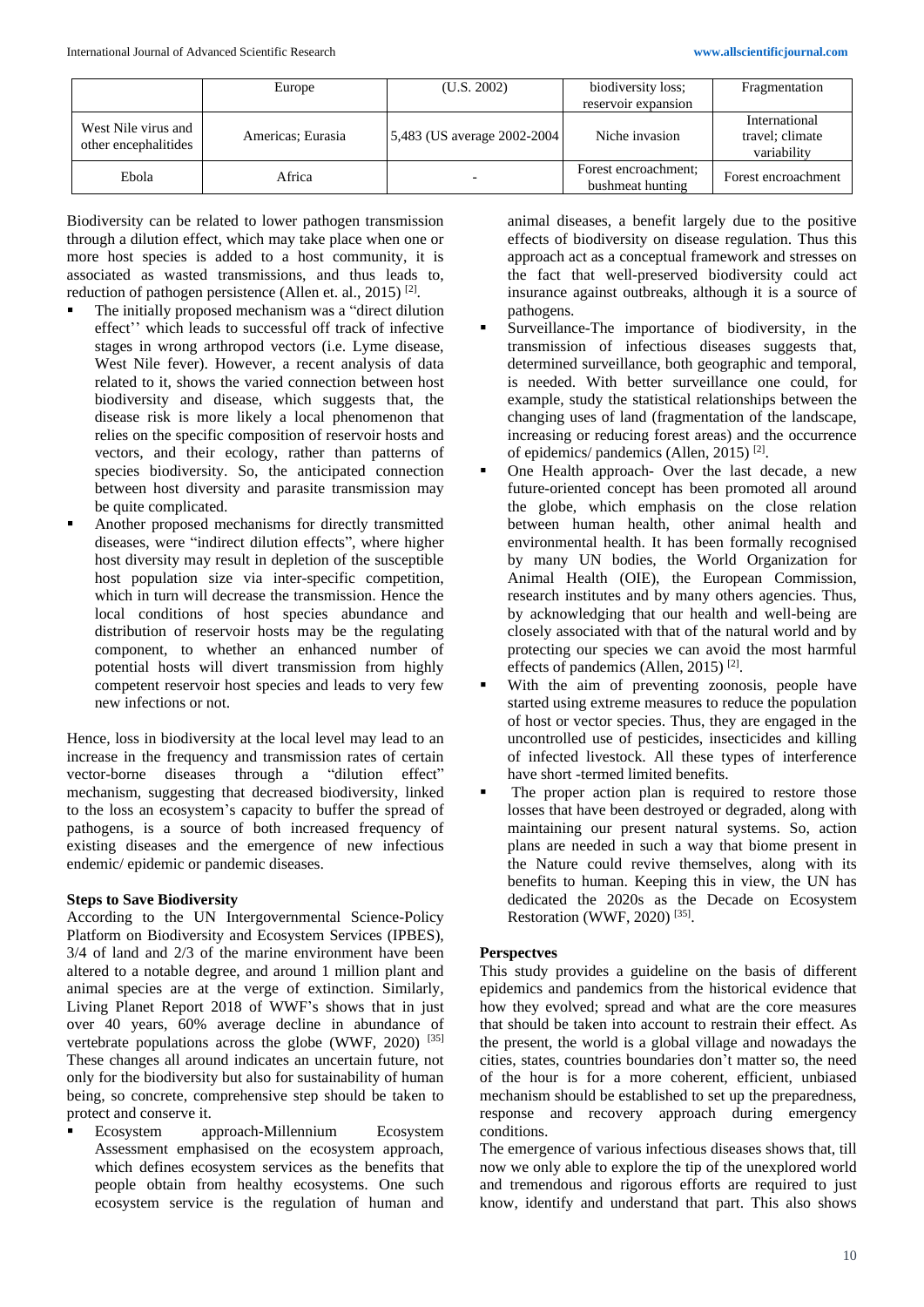that at present we are not in position and that much equipped, to make any prediction about pandemics. So we have to restrain our self from indulging with Nature. Continuous assessment of condition of Nature should be done to minimise the risk of emergence and spread of any bacteria, fungi, virus or protozoa infectious disease, which could eventually, can lead to spreading of any potential future pandemic.

There is need to address the practices of Hindu way of living in Nature with the harmony which emphasis the human development with the management of our natural resources for our sustain development as we are doing this from generation. Stringent actions should be taken to curb the illegal wildlife trade and to close unregulated wet markets. The proverb "Prevention is better than cure" should now be taken as "Prevention is better until we explore". To consolidate the health mechanism with one health theme and try to eradicate the hurdles to preserve the ecosystems and help to restore their deteriorated and degenerated health.

In the near future, human action will be enormously affected by the unwanted and adverse effects from the COVID-19 Pandemic, which will dominate the global agenda for the foreseeable future. Thus as a global community, it is our responsibility to take steps to reduce the risk of future pandemics.

#### **Conclusion**

This review is an effort to relate the emergence of various Pandemic over the time with their known as well as unknown causes, which all again lies in the core of Nature that is in its biodiversity. The diverse areas rich in flora and fauna are a source of origin of various zoonotic disease pathogens, which through the direct diluted effect or indirect dilution effect mechanism get spillover to the humans by genetic mutations or assortment. All these many times enables pathogens capable of spreading the infection to humans, which ultimately spread human to human. Poverty, overpopulation, higher density and malnutrition among people are the primary factors which contribute to the severity and extension of any epidemic and Pandemic especially in low and middle-income countries and in the present scenario if we link these factors with global warming, environmental degradation, habitat destruction, and increased human/host/reservoir interaction than the range and gravity of any future pandemic will be exponential.

#### **References**

- 1. Alirol E, Getaz L, Stoll B, Chappuis F, Loutan L Urbanisation and infectious diseases in a global world. Lancet Infectious Diseases. 2010; 10:131-41.
- 2. Allen GPR, Suzanne MC, Mark WT. Planning for the Next Global Pandemic. Editorial/ International Journal of Infectitious Diseases. 2015; 38: 89-94.
- 3. Balvanera P, Pfisterer AB, Buchmann N, Sheng HJ, Nakashizuka T, Raffaelli D. Quantifying the evidence for biodiversity effects on ecosystem functioning and services. Ecology Letters. 2006; 9(10):1146-56.
- 4. Basavrajaih DM. Biodiversity Modeling and Tribal livelihood Status in Western Ghat. Educreating Publishing, 2018.
- 5. Chakraborty AK. New Challenges of Communicable Diseases in India; in Public health in India - Five

decades. A commemorative volume (Calcutta: AIIPH and PH). 1998; 1:95-115.

- 6. Chapman A.D. Number of living species in Australia and the world (2nd ed.) Canberra; Australian Biological Resources Study. Canberra, 2009, 1-80.
- 7. Ghai OP, Gupta P. Essential preventive medicine -A clinical and applied orientation New Delhi: Vikas Publication, 1999.
- 8. Gupte MD, Ramchandran V, Mutakar RK. Epidemilogical Profiles of India: Historical and Contemporary perspectives. Journal of Biosciences. 2001; 26(4):431-464.
- 9. Harris SS. A Dictionary of Epidemiology, Fourth Edition.pdf, 2000.
- 10. Harvey G. On the original, contagion, and frequency of consumptions. In: Harvey G, 1666.
- 11. Morbus Anglicus. London: Nathaniel Brook, 1666, 2- 14.
- 12. Johnson NPAS, Mueller J. updating the accounts: global mortality of the 1918-1920 "Spanish" influenza, pandemic. Bulletin of History of Medicine. 2002; 76:105-115.
- 13. Jones KE, Patel NG, Levy MA, Storeygard A, Balk D, Gittleman JL, Daszak P *et al*. Global trends in emerging infectious diseases Nature. 2008; 451(7181):990. http:// dx.doi.org/10.1038/ nature 06536.
- 14. Last JM. A dictionary of epidemiology. 2nd ed. Oxford: Oxford University Press, 1988.
- 15. Locey Kenneth J, Lennon JT. Scaling laws predict global microbial biodiversity. Proceeding of the National Academy of Sciences. 2016; 113(21):5970- 5975.
- 16. Maurice J. Cost of protection against pandemics is small. The Lancet. 2016; 387(10016):e12.
- 17. Mayor S. Flue Experts warn on need for pandemic plans. British Medical Journal. 2000; 321(7265):852.
- 18. Melnick JL. Acute Haemorrhagic Conjuctivitis: Etiology, Epidemiology and Clinical Manifestations. University of Tokyo Press, Japan, 1989.
- 19. Morens DM, Folkers GK, Fauci AS. What is a pandemic? Journal of Infectitious Diseases. 2009- 200(7):1018-1021. Doi: 10.1086/644537.
- 20. Nath KJ. Environmental health management in India: Issues and concerns; in Public health in India - Fivedecades. A commemorative volume (Calcutta: AIIPH and PH). 1998; 1:1-10.
- 21. Qiu WS, Rutherford A, Mao CC. The Pandemic and its Impacts. Health, Culture, Society. 2016; 9-10:2161- 6590.
- 22. Rathore A, Jasrai YT. Biodiversity: Importance and climate change impacts. International Journal of Scientific and Research Publication. 2013; 3(3):1-5
- 23. Rewar S, Mirdha D, Rewar P. Treatment and Prevention of Pandemic H1N1 Influenza. Annals of Global Health. 2015; 81(5):645-653
- 24. Sathe PV, Sathe AP Epidemiology and management for health care for all 2nd edition Popular Prakashan PvtLtd, 1997.
- 25. Shope RE. Influenza: history, epidemiology and speculation. The R. E. Dyer Lecture. Public Health Report. 1958; 73:165-78.
- 26. Tauben berger JK, Moren DK. 1918 Influenza: The Mother of all Pandemics. Emerging Infectitious Diseases. 2006; 12(1):15-22.